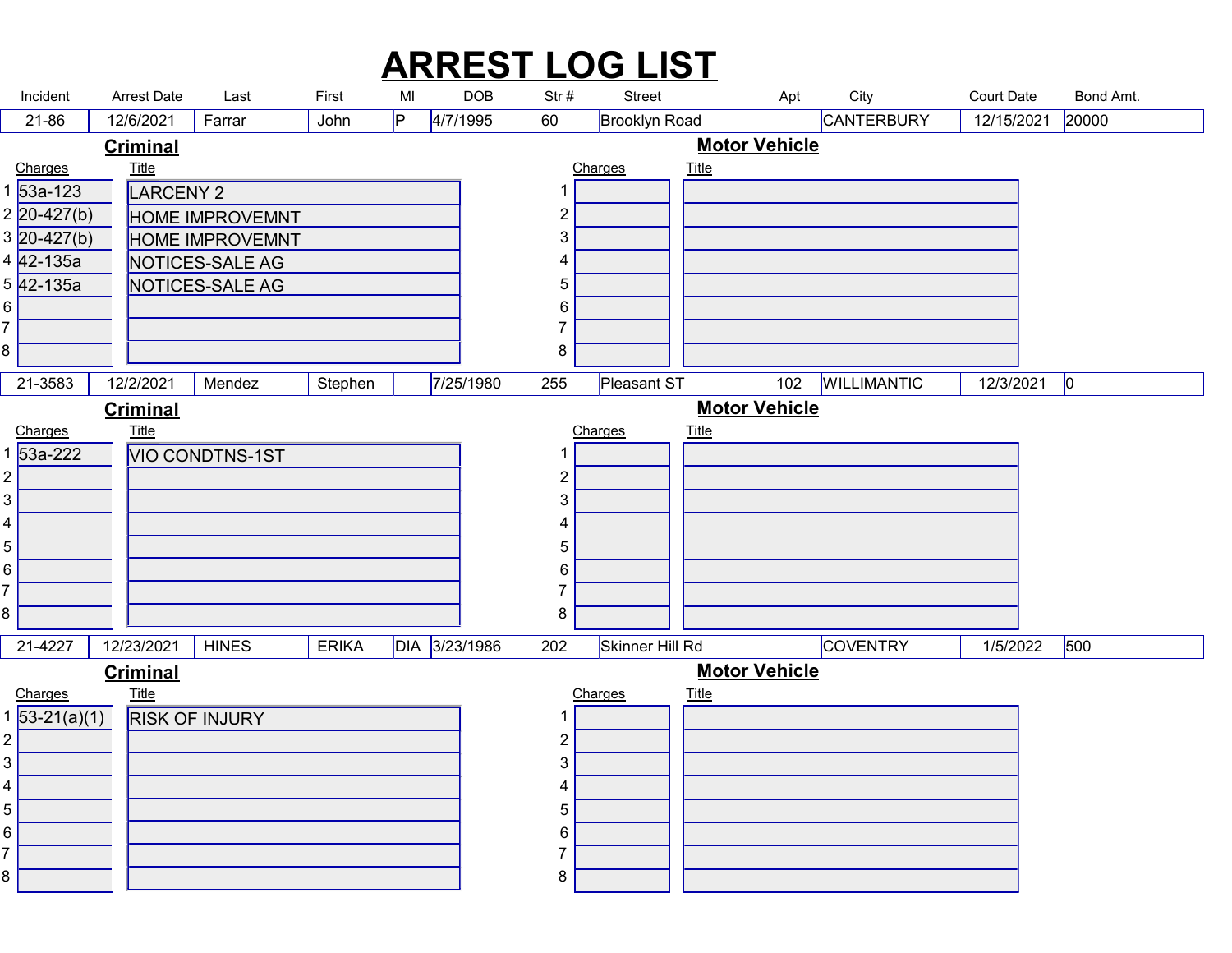#### $\begin{array}{lllllll} \text{Incident} & \text{Arrest Date} & \text{Last} & \text{First} & \text{MI} & \text{DOB} & \text{Str#} & \text{Stret} & \text{City} & \text{Court Date} & \text{Bond Amt.} \\ & & & & & \text{First} & \text{MI} & \text{DOB} & \text{Str#} & \text{Stret} & \text{City} & \text{Court Date} & \text{Bond Amt.} \\ & & & & & \text{I15/20221} & \text{FERSCHKE} & \text{JASON} & \text{IMIC} & \text{OT/02/1987} & \text{20} & \text{Mechanic St$ ARREST LOG LIST Arrest Date Last First MI 21-4227 | 12/26/2021 | FERSCHKE | JASON |MIC |07/02/1987 |20 |Mechanic St |A |DANIELSON | 1/5/2022 |500 | RISK OF INJURY 53-21(a)(1) Charges Title  $\begin{array}{ccc} 4 & 1 \\ 1 & 1 \end{array}$  **Title** that the contract of the contract of the contract of the contract of the contract of the contract of the contract of the contract of the contract of the contract of the contract of the contract of the contract of t 12/26/2021 | FERSCHKE | JASON | MIC 07/02/1987 Charges Title and  $1$  and  $1$  and  $1$  and  $1$  and  $1$  **Title The Community of the Community of the Community of the Community of the Community of the Community of the Community of the Community of the Community of the Community of the Community of the Community of the Commu Criminal** Motor Vehicle 21-4363 | 12/13/2021 | GARCIA | JOSE | L |8/16/1979 | 614 | Stonehouse Rd | | COVENTRY | 12/14/2021 |35000 | | VIO PROTECT ORD 53a-223\* Charges Title 8 a.C. (1985) and the set of the set of the set of the set of the set of the set of the set of the set of the<br>Set of the set of the set of the set of the set of the set of the set of the set of the set of the set of the **Title** that the contract of the contract of the contract of the contract of the contract of the contract of the contract of the contract of the contract of the contract of the contract of the contract of the contract of t 12/13/2021 GARCIA JOSE L 8/16/1979 Charges Title 8 | **1990 | 1990 | 1990 | 1990 | 1990 | 1990 | 1990 | 1990 | 1990 | 1990 | 1990 | 1990 | 1990 | 1990 Title The Community of the Community of the Community of the Community of the Community of the Community of the Community of the Community of the Community of the Community of the Community of the Community of the Commu Criminal** Motor Vehicle 21-4541 | 12/1/2021 | SALORIO | EUGENE | |9/30/1949 |17 |SOUTHWOOD RD | |STORRS | 12/15/2021 |0 | Charges Title **Title The Community of the Community of the Community of the Community of the Community of the Community of the Community of the Community of the Community of the Community of the Community of the Community of the Commu** 12/1/2021 OP HWY>60-CAR 14-219(c) Charges Title **Title The Community of the Community of the Community of the Community of the Community of the Community of the Community of the Community of the Community of the Community of the Community of the Community of the Commu Criminal** Motor Vehicle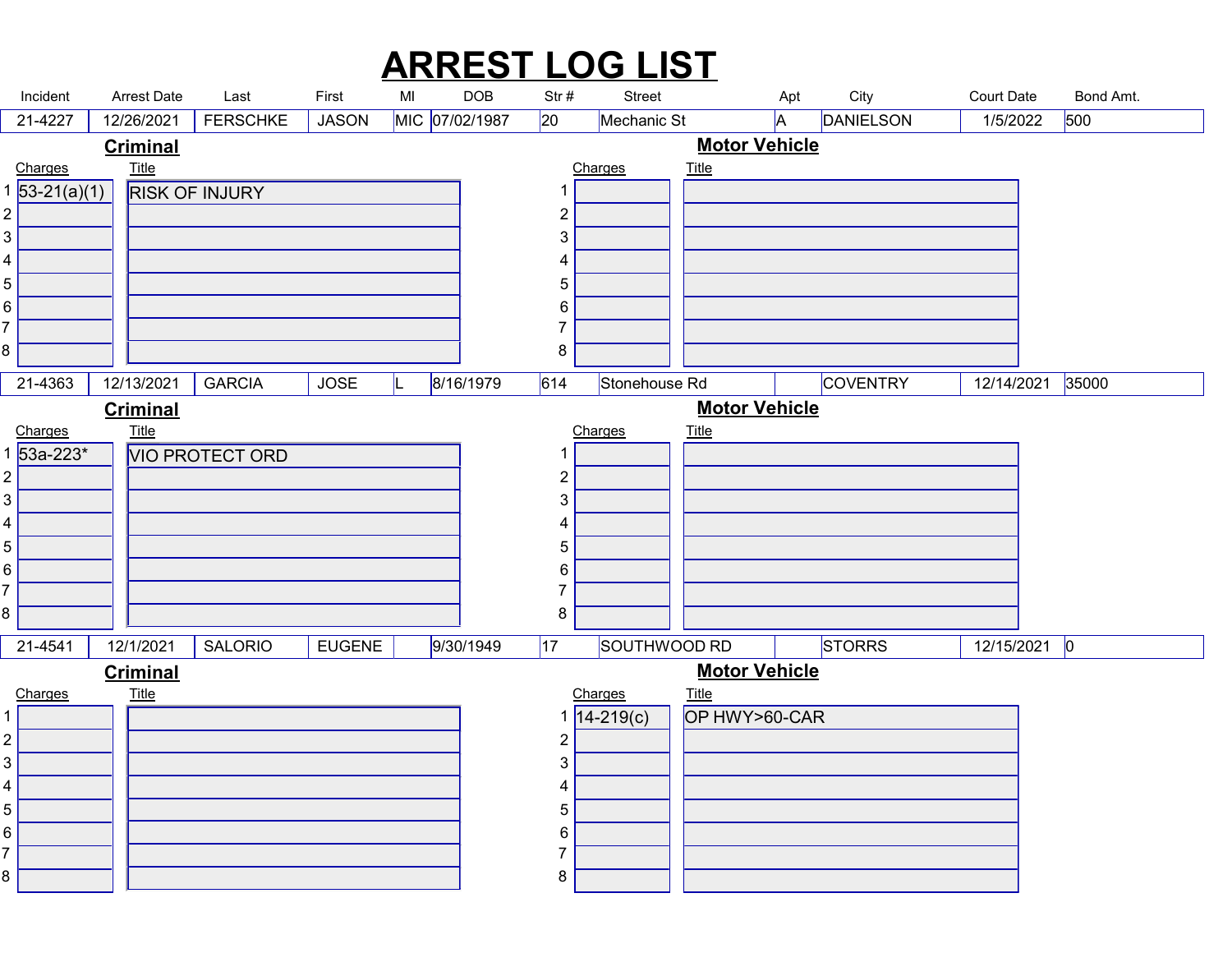|                     |                                 |                                                    |                 |    |                         |                      | <b>ARREST LOG LIST</b>          |                                      |     |                                              |                                   |           |  |
|---------------------|---------------------------------|----------------------------------------------------|-----------------|----|-------------------------|----------------------|---------------------------------|--------------------------------------|-----|----------------------------------------------|-----------------------------------|-----------|--|
| Incident<br>21-4572 | Arrest Date<br>12/3/2021        | Last<br>Palmer                                     | First<br>George | MI | <b>DOB</b><br>9/29/1964 | Str#<br>$ 2\rangle$  | <b>Street</b><br>Blue Spruce Rd |                                      | Apt | City<br>Middletown                           | <b>Court Date</b><br>12/14/2021 0 | Bond Amt. |  |
|                     | <b>Criminal</b>                 |                                                    |                 |    |                         |                      |                                 | <b>Motor Vehicle</b>                 |     |                                              |                                   |           |  |
| Charges             | <b>Title</b>                    |                                                    |                 |    |                         |                      | Charges<br>$1 14-215$           | <b>Title</b><br>UND SUSPENSION       |     |                                              |                                   |           |  |
| $\overline{c}$      |                                 |                                                    |                 |    |                         |                      | $2 14-213b $                    | MINIMUM INSRNCE                      |     |                                              |                                   |           |  |
| 3                   |                                 |                                                    |                 |    |                         | $\mathfrak{S}$       |                                 |                                      |     |                                              |                                   |           |  |
| 4<br>5              |                                 |                                                    |                 |    |                         | 4<br>$5\phantom{.0}$ |                                 |                                      |     |                                              |                                   |           |  |
| 6                   |                                 |                                                    |                 |    |                         | 6                    |                                 |                                      |     |                                              |                                   |           |  |
|                     |                                 |                                                    |                 |    |                         | 7                    |                                 |                                      |     |                                              |                                   |           |  |
| 8                   |                                 |                                                    |                 |    |                         | 8                    |                                 |                                      |     |                                              |                                   |           |  |
|                     |                                 | 21-4585 12/4/2021   RODRIGUEZ   ANTHON E 2-26-1996 |                 |    |                         |                      |                                 |                                      |     | 458 W MIDDLE TPKE14U MANCHESTER 12/16/2021 0 |                                   |           |  |
| Charges             | <b>Criminal</b><br><b>Title</b> |                                                    |                 |    |                         |                      | Charges                         | <b>Motor Vehicle</b><br><u>Title</u> |     |                                              |                                   |           |  |
|                     |                                 |                                                    |                 |    |                         |                      | 1 14-215a                       | <b>UND 14-140 SPNS</b>               |     |                                              |                                   |           |  |
| $\overline{c}$      |                                 |                                                    |                 |    |                         |                      | $2 14-236 $                     | <b>IMPROPER LANE</b>                 |     |                                              |                                   |           |  |
| $\mathfrak{B}$<br>4 |                                 |                                                    |                 |    |                         | 3<br>4               |                                 |                                      |     |                                              |                                   |           |  |
| 5                   |                                 |                                                    |                 |    |                         | 5                    |                                 |                                      |     |                                              |                                   |           |  |
| 6                   |                                 |                                                    |                 |    |                         | 6<br>7               |                                 |                                      |     |                                              |                                   |           |  |
| 8                   |                                 |                                                    |                 |    |                         | 8                    |                                 |                                      |     |                                              |                                   |           |  |
| 21-4606             | 12/5/2021                       | <b>BUROKAS</b>                                     | NICHOLA         |    | 3/14/1994               | $\vert 4 \vert$      | TABOR RD                        |                                      |     | ENFIELD                                      | $12/16/2021$ 0                    |           |  |
| Charges             | <b>Criminal</b><br><b>Title</b> |                                                    |                 |    |                         |                      | Charges                         | <b>Motor Vehicle</b><br><b>Title</b> |     |                                              |                                   |           |  |
|                     |                                 |                                                    |                 |    |                         |                      | $14 - 219(c)$                   | OP HWY>60-CAR                        |     |                                              |                                   |           |  |
| $\overline{c}$      |                                 |                                                    |                 |    |                         | $\overline{c}$       |                                 |                                      |     |                                              |                                   |           |  |
| $\mathfrak{S}$<br>4 |                                 |                                                    |                 |    |                         | $\mathfrak{S}$<br>4  |                                 |                                      |     |                                              |                                   |           |  |
| $\sqrt{5}$          |                                 |                                                    |                 |    |                         | 5                    |                                 |                                      |     |                                              |                                   |           |  |
| 6                   |                                 |                                                    |                 |    |                         | 6<br>7               |                                 |                                      |     |                                              |                                   |           |  |
|                     |                                 |                                                    |                 |    |                         | 8                    |                                 |                                      |     |                                              |                                   |           |  |
| 8                   |                                 |                                                    |                 |    |                         |                      |                                 |                                      |     |                                              |                                   |           |  |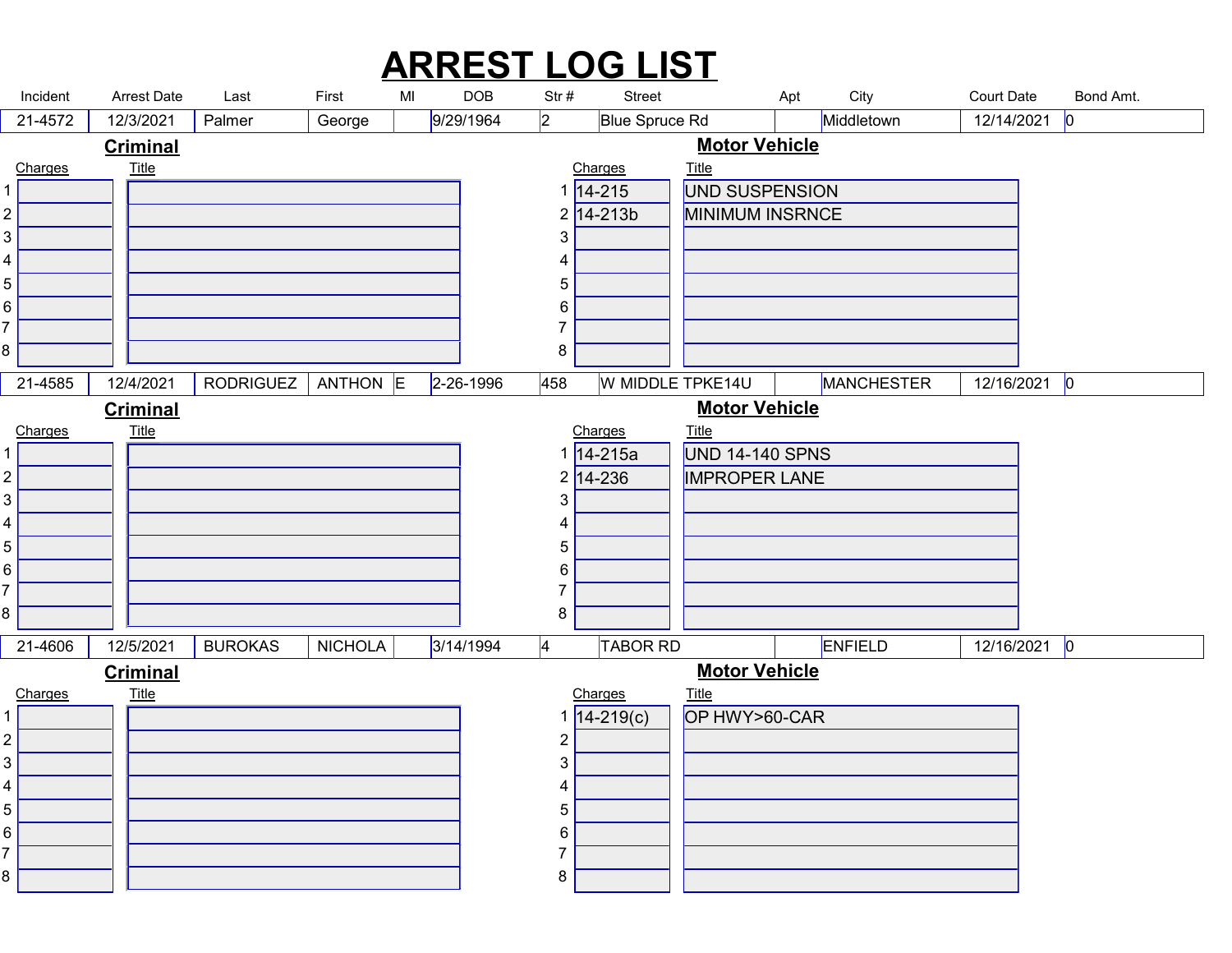|        |                           |                                 |                 |             |    |                 |                                | <b>ARREST LOG LIST</b>                                                |                                      |     |                      |                   |                 |  |
|--------|---------------------------|---------------------------------|-----------------|-------------|----|-----------------|--------------------------------|-----------------------------------------------------------------------|--------------------------------------|-----|----------------------|-------------------|-----------------|--|
|        | Incident                  | <b>Arrest Date</b>              | Last            | First       | MI | DOB             | Str#                           | Street                                                                |                                      | Apt | City                 | <b>Court Date</b> | Bond Amt.       |  |
|        | 21-4611                   | 12/5/2021                       | <b>BIEN</b>     | <b>JOHN</b> | B  | $9 - 7 - 1977$  | 85                             | SAWKA DR                                                              |                                      |     | <b>EAST HARTFORD</b> | 12/13/2021        | 0               |  |
|        | Charges                   | <b>Criminal</b><br><b>Title</b> |                 |             |    |                 |                                | Charges                                                               | <b>Motor Vehicle</b><br><b>Title</b> |     |                      |                   |                 |  |
|        |                           |                                 |                 |             |    |                 |                                | $14 - 147(c)$                                                         | <b>IMP USE LIC/MRK</b>               |     |                      |                   |                 |  |
| 2      |                           |                                 |                 |             |    |                 | $\overline{2}$                 |                                                                       |                                      |     |                      |                   |                 |  |
| 3      |                           |                                 |                 |             |    |                 | $\mathbf{3}$                   |                                                                       |                                      |     |                      |                   |                 |  |
| 5      |                           |                                 |                 |             |    |                 | 4<br>$\overline{5}$            |                                                                       |                                      |     |                      |                   |                 |  |
| 6      |                           |                                 |                 |             |    |                 | 6                              |                                                                       |                                      |     |                      |                   |                 |  |
| 8      |                           |                                 |                 |             |    |                 | $\overline{7}$                 |                                                                       |                                      |     |                      |                   |                 |  |
|        |                           |                                 |                 |             |    |                 | 8                              |                                                                       |                                      |     |                      |                   |                 |  |
|        |                           | <b>Criminal</b>                 |                 |             |    |                 |                                | 21-4674 12/10/2021 Feducia Robert Mich 11/12/1974 121 Deborah Dr (CH) | <b>Motor Vehicle</b>                 |     | COVENTRY             |                   | 12/21/2021 1000 |  |
|        | Charges                   | <b>Title</b>                    |                 |             |    |                 |                                | Charges                                                               | <b>Title</b>                         |     |                      |                   |                 |  |
|        | $53a-172$                 |                                 | FLR TO APPEAR 1 |             |    |                 |                                |                                                                       |                                      |     |                      |                   |                 |  |
| 2<br>3 |                           |                                 |                 |             |    |                 | $\overline{2}$<br>3            |                                                                       |                                      |     |                      |                   |                 |  |
|        |                           |                                 |                 |             |    |                 | 4                              |                                                                       |                                      |     |                      |                   |                 |  |
| 5      |                           |                                 |                 |             |    |                 | $5\phantom{.0}$                |                                                                       |                                      |     |                      |                   |                 |  |
| 6      |                           |                                 |                 |             |    |                 | 6<br>7                         |                                                                       |                                      |     |                      |                   |                 |  |
| 8      |                           |                                 |                 |             |    |                 | 8                              |                                                                       |                                      |     |                      |                   |                 |  |
|        | 21-4675                   | 12/10/2021                      | Feducia         | Robert      |    | Mich 11/12/1974 | 121                            | Deborah Dr (CH)                                                       |                                      |     | COVENTRY             |                   | 12/21/2021 1000 |  |
|        | <u>Charges</u><br>53a-172 | <b>Criminal</b><br>$Title$      |                 |             |    |                 |                                | Charges                                                               | <b>Motor Vehicle</b><br><u>Title</u> |     |                      |                   |                 |  |
|        |                           |                                 | FLR TO APPEAR 1 |             |    |                 |                                |                                                                       |                                      |     |                      |                   |                 |  |
| 2<br>3 |                           |                                 |                 |             |    |                 | $\overline{2}$<br>$\mathbf{3}$ |                                                                       |                                      |     |                      |                   |                 |  |
| 4      |                           |                                 |                 |             |    |                 | 4                              |                                                                       |                                      |     |                      |                   |                 |  |
| 5      |                           |                                 |                 |             |    |                 | $5\phantom{.0}$                |                                                                       |                                      |     |                      |                   |                 |  |
| 6      |                           |                                 |                 |             |    |                 | 6<br>7                         |                                                                       |                                      |     |                      |                   |                 |  |
|        |                           |                                 |                 |             |    |                 | 8                              |                                                                       |                                      |     |                      |                   |                 |  |
|        |                           |                                 |                 |             |    |                 |                                |                                                                       |                                      |     |                      |                   |                 |  |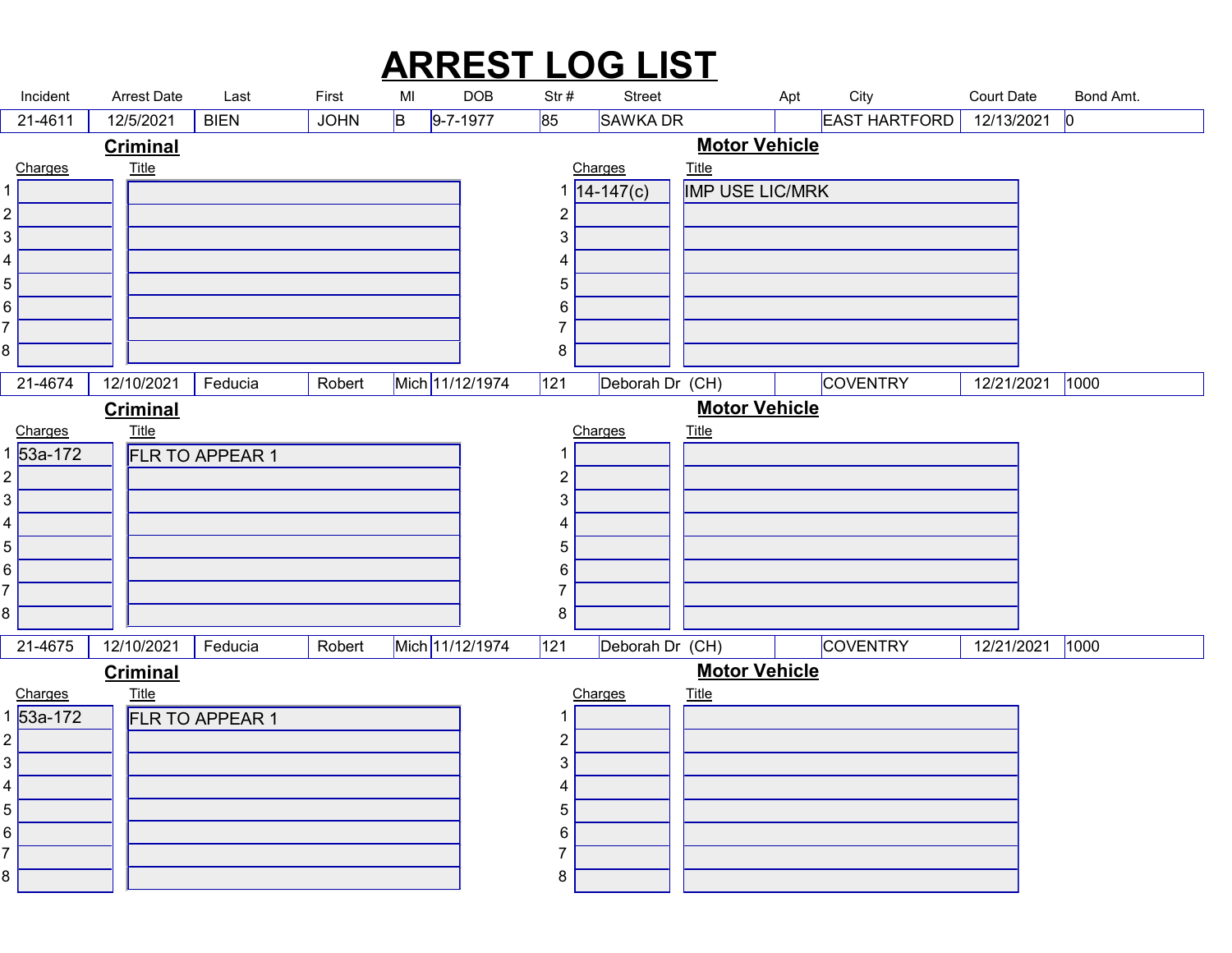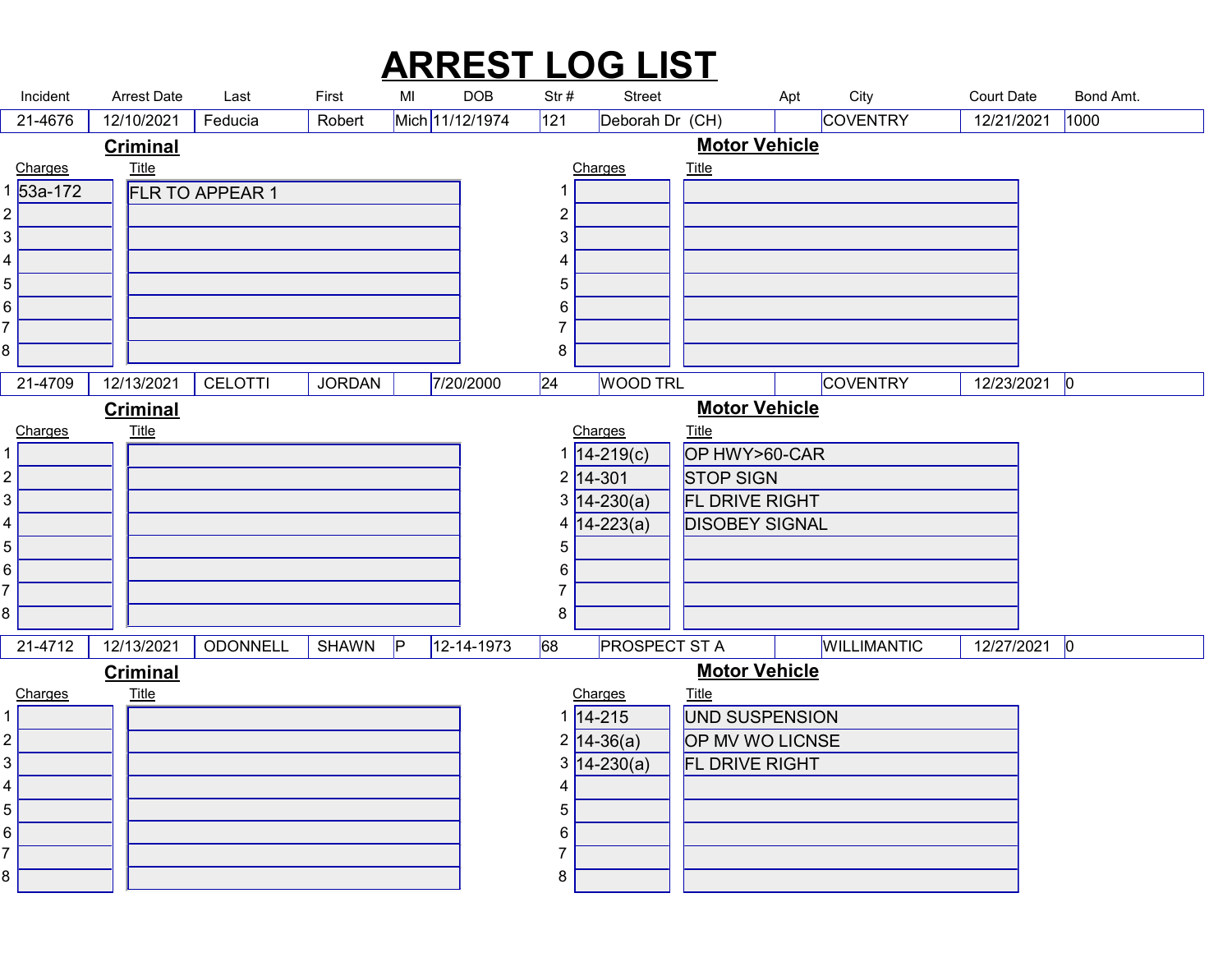